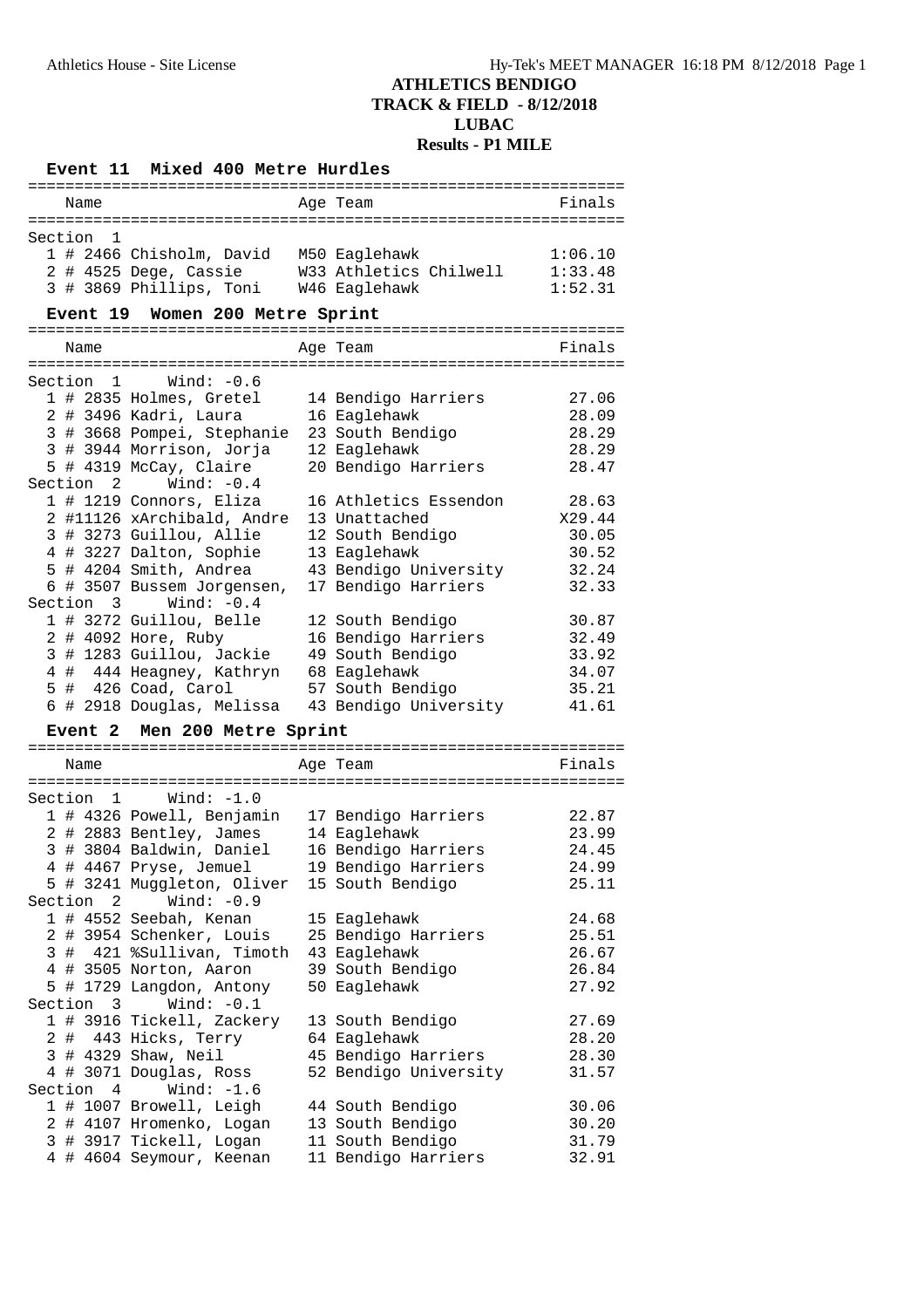| Event 2 Men 200 Metre Sprint        |      |                |                                                 |  |                                               |            |  |  |  |
|-------------------------------------|------|----------------|-------------------------------------------------|--|-----------------------------------------------|------------|--|--|--|
|                                     |      |                | 5 # 3791 Shanahan, Kevin 62 Eaglehawk           |  |                                               | 33.56      |  |  |  |
| Event 13 Mixed 1500 Metre Race Walk |      |                |                                                 |  |                                               |            |  |  |  |
| Age Team<br>Finals<br>Name          |      |                |                                                 |  |                                               |            |  |  |  |
| Section                             |      | -1             |                                                 |  |                                               |            |  |  |  |
|                                     |      |                |                                                 |  | 1 # 4204 Smith, Andrea W43 Bendigo University | 8:41.26    |  |  |  |
|                                     |      |                | 2 # 425 Bryant, Barbara W64 Eaglehawk           |  |                                               | 8:42.82    |  |  |  |
|                                     |      |                | 3 # 3778 Watson, John                           |  | M68 Bendigo Harriers                          | 11:13.82   |  |  |  |
|                                     |      |                | 4 # 4668 Seymour, Destiney W14 Bendigo Harriers |  |                                               | 11:34.08   |  |  |  |
|                                     |      | <b>Event 5</b> | Mixed 1 Mile Run                                |  |                                               |            |  |  |  |
|                                     | Name |                |                                                 |  | Age Team                                      | Finals     |  |  |  |
|                                     |      |                |                                                 |  |                                               |            |  |  |  |
|                                     |      |                | 1 # 1092 Reid, Archie                           |  | M17 South Bendigo                             | 4:31.59    |  |  |  |
|                                     |      |                | 2 # 1206 Schepisi, Matthew M34 Melbourne Uni    |  |                                               | 4:44.67    |  |  |  |
|                                     |      |                | 3 # 2454 Eadon, Jackson                         |  | M15 Bendigo Harriers                          | 5:12.27    |  |  |  |
|                                     |      |                | 4 # 3917 Tickell, Logan                         |  | M11 South Bendigo                             | 5:17.92    |  |  |  |
|                                     |      |                | 5 # 2461 Bird, Tarli                            |  | W32 Glenhuntly                                | 5:18.78    |  |  |  |
|                                     |      |                | 6 # 2855 Matthews, Luke                         |  | M37 Bendigo Harriers                          | 5:20.75    |  |  |  |
|                                     |      |                | 7 # 1063 Cowell, Peter                          |  | M55 Bendigo Harriers                          | 5:37.79    |  |  |  |
|                                     |      |                | 8 #11076 xMcCay, Kade                           |  | M15 Bendigo Harriers                          | X5:54.27   |  |  |  |
|                                     |      |                | -- # 4525 Dege, Cassie                          |  | W33 Athletics Chilwell                        | DNF        |  |  |  |
| Section                             |      | 2              |                                                 |  |                                               |            |  |  |  |
|                                     |      |                | 1 # 2837 Wellard, Ian                           |  | M50 Bendigo Harriers                          | 5:55.91    |  |  |  |
|                                     |      |                | 2 # 321 Buckley, Anne                           |  | W51 Bendigo Harriers                          | 6:12.89    |  |  |  |
|                                     |      |                | 3 # 2918 Douglas, Melissa                       |  | W43 Bendigo University                        | 6:17.52    |  |  |  |
|                                     |      |                | 4 #11125 xTickell, Chelsea                      |  | W9 South Bendigo                              | X6:25.89   |  |  |  |
|                                     |      |                | 5 # 2444 Kirne, Debby                           |  | W53 South Bendigo                             | 6:41.88    |  |  |  |
|                                     |      |                | 6 # 3791 Shanahan, Kevin                        |  | M62 Eaglehawk                                 | 6:52.03    |  |  |  |
|                                     |      |                | 7 # 3071 Douglas, Ross                          |  | M52 Bendigo University                        | 6:54.76    |  |  |  |
|                                     |      |                | 8 # 1024 Gill, Hunter                           |  | M70 Bendigo Harriers                          | 7:26.00    |  |  |  |
|                                     |      |                | -- # 4131 Justice, John                         |  | M81 South Bendigo                             | <b>DNF</b> |  |  |  |
|                                     |      |                | Event 18 Women 100 Metre Sprint                 |  |                                               |            |  |  |  |
|                                     |      |                |                                                 |  |                                               |            |  |  |  |
|                                     | Name |                |                                                 |  | Age Team                                      | Finals     |  |  |  |
| Section                             |      | 1              | Wind: $0.7$                                     |  |                                               |            |  |  |  |
|                                     |      |                | 1 # 2835 Holmes, Gretel                         |  | 14 Bendigo Harriers                           | 13.37      |  |  |  |
|                                     |      |                | 2 # 3496 Kadri, Laura                           |  | 16 Eaglehawk                                  | 13.48      |  |  |  |
|                                     |      |                | 3 # 4319 McCay, Claire                          |  | 20 Bendigo Harriers                           | 13.51      |  |  |  |
|                                     |      |                | 4 # 4087 Brits, Nyah                            |  | 14 Bendigo Harriers                           | 13.65      |  |  |  |
|                                     |      |                | 5 # 408 Palmer, Poppy                           |  | 13 Eaglehawk                                  | 13.67      |  |  |  |
|                                     |      |                | 6 # 340 Snyder, Denise                          |  | 26 Eaglehawk                                  | 13.72      |  |  |  |
|                                     |      |                | 7 # 3944 Morrison, Jorja                        |  | 12 Eaglehawk                                  | 13.86      |  |  |  |
| Section                             |      | $\overline{2}$ | Wind: 0.8                                       |  |                                               |            |  |  |  |
|                                     |      |                | 1 #11126 xArchibald, Andre                      |  | 13 Unattached                                 | X13.42     |  |  |  |
|                                     |      |                | 2 # 4754 Evans, Caitlin                         |  | 13 Bendigo Harriers                           | 14.04      |  |  |  |
|                                     |      |                | 3 # 3227 Dalton, Sophie                         |  | 13 Eaglehawk                                  | 14.26      |  |  |  |
|                                     |      |                | 4 # 3273 Guillou, Allie                         |  |                                               |            |  |  |  |
|                                     |      | Section 3      | Wind: 0.9                                       |  | 12 South Bendigo                              | 14.54      |  |  |  |
|                                     |      |                | 1 # 2745 Lee, Georgia                           |  | 14 Eaglehawk                                  | 14.62      |  |  |  |
|                                     |      |                | 2 # 4204 Smith, Andrea                          |  | 43 Bendigo University                         | 14.97      |  |  |  |
|                                     |      |                | 3 # 3272 Guillou, Belle                         |  | 12 South Bendigo                              | 15.00      |  |  |  |
|                                     |      |                | 4 # 4092 Hore, Ruby                             |  | 16 Bendigo Harriers                           | 15.28      |  |  |  |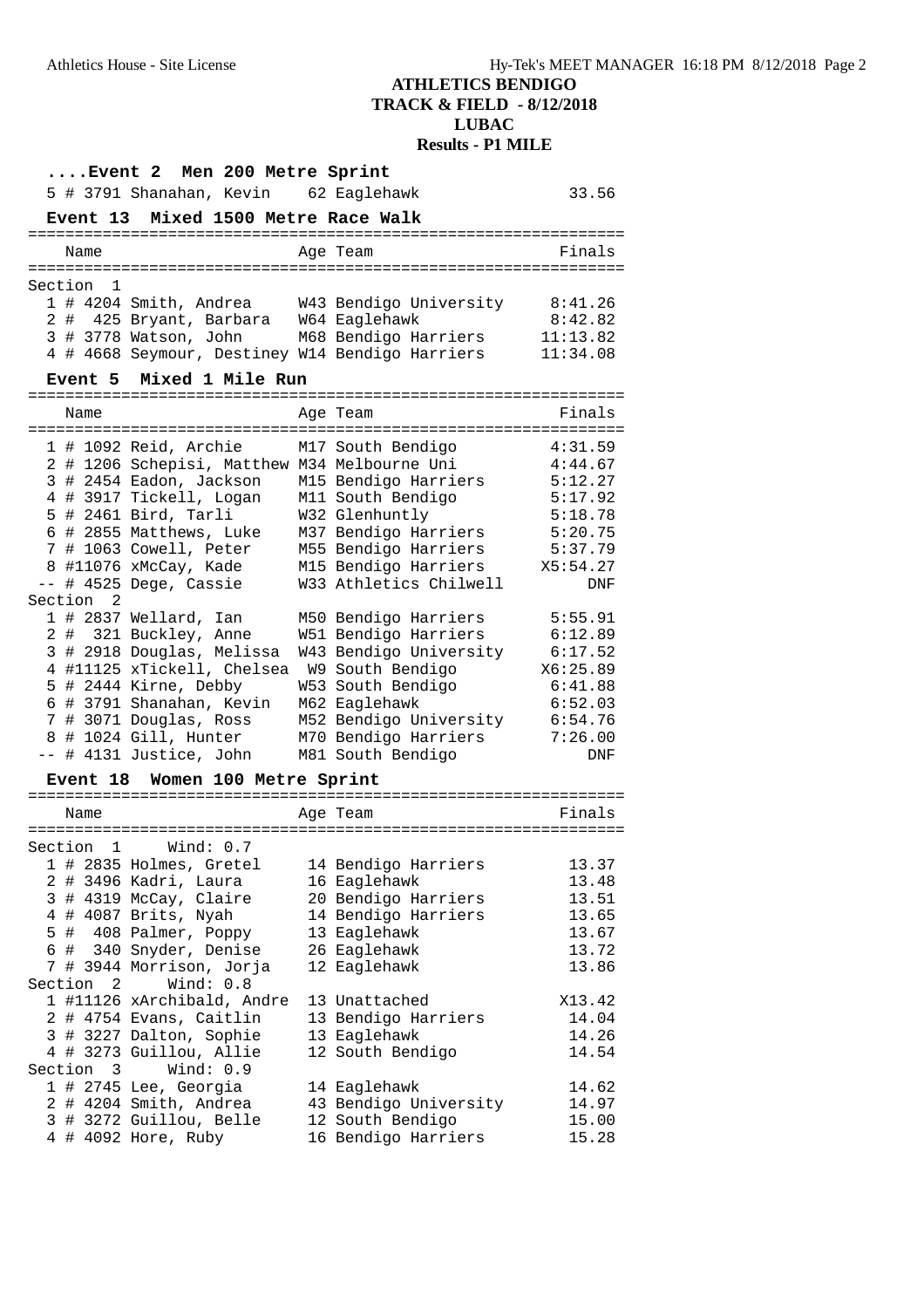## **....Event 18 Women 100 Metre Sprint**

|      | Section 4 Wind: 0.5                            |                             |                                                                                                  |        |
|------|------------------------------------------------|-----------------------------|--------------------------------------------------------------------------------------------------|--------|
|      | 1 # 1283 Guillou, Jackie                       |                             | 49 South Bendigo                                                                                 | 15.95  |
|      | 2 # 444 Heagney, Kathryn                       |                             | 68 Eaglehawk                                                                                     | 16.19  |
|      | 3 # 415 Norton, Jayne                          |                             | 43 South Bendigo                                                                                 | 16.23  |
|      | 4 # 426 Coad, Carol                            |                             | 57 South Bendigo                                                                                 | 16.34  |
|      | 5 # 2743 Langtree, Leah                        |                             | 42 Eaglehawk                                                                                     | 16.47  |
|      | Section 5 Wind: -0.5                           |                             |                                                                                                  |        |
|      | $1$ # 438 Self, Joan                           |                             | 61 South Bendigo                                                                                 | 17.44  |
|      |                                                |                             | 1 # 438 Self, Joan         61 South Bendigo<br>2 # 2918 Douglas, Melissa   43 Bendigo University | 18.74  |
|      | 3 # 4668 Seymour, Destiney 14 Bendigo Harriers |                             |                                                                                                  | 19.60  |
|      | 4 # 4522 Seymour, Belinda 39 Bendigo Harriers  |                             |                                                                                                  | 23.35  |
|      | Event 1 Men 100 Metre Sprint                   |                             |                                                                                                  |        |
| Name |                                                |                             | Age Team                                                                                         | Finals |
|      |                                                |                             |                                                                                                  |        |
|      | Section 1 Wind: 0.5                            |                             |                                                                                                  |        |
|      | 1 # 2684 Miller, James 16 Bendigo Harriers     |                             |                                                                                                  | 11.34  |
|      | 2 # 3669 Schreck, Liam                         |                             | 19 Melbourne Uni                                                                                 | 11.60  |
|      | 3 # 2883 Bentley, James 14 Eaglehawk           |                             |                                                                                                  | 11.92  |
|      | 4 # 3804 Baldwin, Daniel 16 Bendigo Harriers   |                             |                                                                                                  | 11.99  |
|      | 5 # 3755 Hoskin, Seth                          |                             | 14 Bendigo Harriers                                                                              | 12.12  |
|      | 6 # 3241 Muggleton, Oliver                     |                             | 15 South Bendigo                                                                                 | 12.34  |
|      | Section 2 Wind: 1.3                            |                             |                                                                                                  |        |
|      | 1 # 4552 Seebah, Kenan                         |                             | 15 Eaglehawk                                                                                     | 12.01  |
|      | 2 # 3954 Schenker, Louis                       |                             | 25 Bendigo Harriers                                                                              | 12.40  |
|      | 3 # 2838 Andrea, Sebastyn                      |                             | 13 South Bendigo                                                                                 | 12.61  |
|      | 4 # 2466 Chisholm, David                       |                             | 50 Eaglehawk                                                                                     | 12.68  |
|      | 5 # 421 %Sullivan, Timoth                      |                             | 43 Eaglehawk                                                                                     | 12.94  |
|      | 6 # 3505 Norton, Aaron                         |                             | 39 South Bendigo                                                                                 | 13.01  |
|      | Section 3 Wind: 0.8                            |                             |                                                                                                  |        |
|      | 1 # 4329 Shaw, Neil                            |                             | 45 Bendigo Harriers                                                                              | 13.46  |
|      | 2 # 1729 Langdon, Antony 50 Eaglehawk          |                             |                                                                                                  | 13.57  |
|      | 3 # 3916 Tickell, Zackery 13 South Bendigo     |                             |                                                                                                  | 13.91  |
|      | 4 # 443 Hicks, Terry                           |                             | 64 Eaglehawk                                                                                     | 14.01  |
|      | Section 4 Wind: 0.1                            |                             |                                                                                                  |        |
|      | 1 # 3071 Douglas, Ross                         |                             | 52 Bendigo University                                                                            | 14.30  |
|      | 2 # 1007 Browell, Leigh                        |                             | 44 South Bendigo                                                                                 | 14.85  |
|      | 3 # 4604 Seymour, Keenan                       |                             | 11 Bendigo Harriers                                                                              | 15.72  |
|      | Section $5$ Wind: $+0.0$                       |                             |                                                                                                  |        |
|      | 1 # 4744 Quigley-Power, Am 13 South Bendigo    |                             |                                                                                                  | 14.98  |
|      | 2 # 3791 Shanahan, Kevin 62 Eaglehawk          |                             |                                                                                                  | 16.05  |
|      | 3 # 2832 Savage, Peter                         |                             | 64 Eaglehawk                                                                                     | 16.27  |
|      | 4 #11097 xNorton, Kai 9 South Bendigo          |                             |                                                                                                  | X16.42 |
|      | Event 6 Mixed 3000 Metre Run                   |                             |                                                                                                  |        |
|      |                                                | $\sim$ $\sim$ $\sim$ $\sim$ |                                                                                                  |        |

|         | Name |                         | Age Team             | Finals   |
|---------|------|-------------------------|----------------------|----------|
|         |      |                         |                      |          |
| Section |      |                         |                      |          |
|         |      | $1$ # 2461 Bird, Tarli  | W32 Glenhuntly       | 10:44.96 |
|         |      | 2 # 1063 Cowell, Peter  | M55 Bendigo Harriers | 11:19.72 |
|         |      | 3 # 2837 Wellard, Ian   | M50 Bendigo Harriers | 11:41.51 |
|         |      | 4 # 2357 Baker, Eric    | M56 Bendigo Harriers | 12:40.77 |
|         |      | 5 # 3975 Tuohey, Yvette | W28 Bendigo Harriers | 12:53.33 |
|         |      | 6 # 2444 Kirne, Debby   | W53 South Bendigo    | 13:36.18 |
|         |      | 7 # 321 Buckley, Anne   | W51 Bendigo Harriers | 14:48.24 |
|         |      | 8 # 1024 Gill, Hunter   | M70 Bendigo Harriers | 14:48.91 |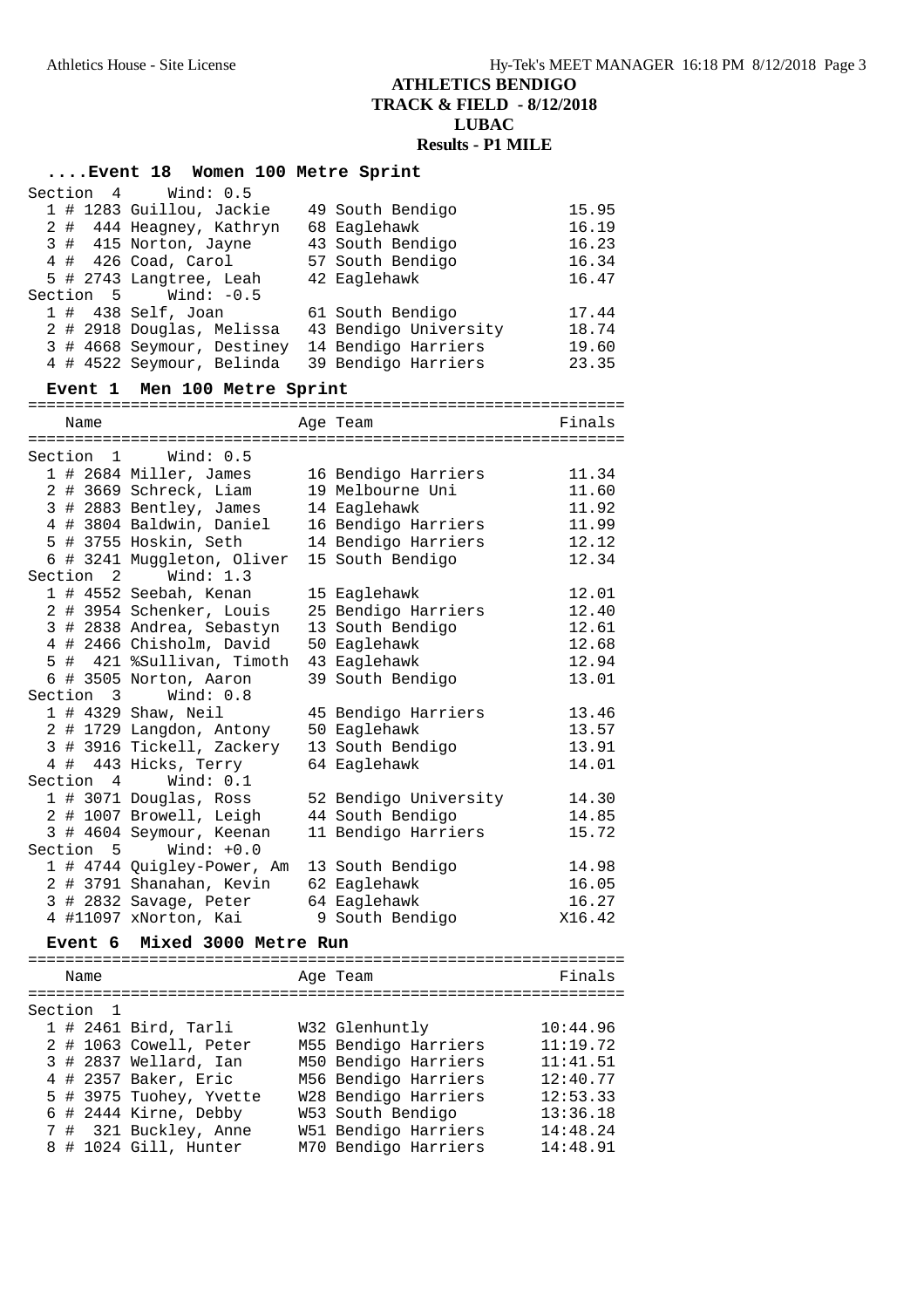| Event 6 Mixed 3000 Metre Run                                                                                                       |  |                        |                   |        |  |  |  |  |
|------------------------------------------------------------------------------------------------------------------------------------|--|------------------------|-------------------|--------|--|--|--|--|
| -- # 3777 Jordan, Geoff M49 Bendigo Harriers                                                                                       |  |                        | DNF               |        |  |  |  |  |
| Event 22 Mixed Hammer Throw                                                                                                        |  |                        |                   |        |  |  |  |  |
| Name                                                                                                                               |  | Age Team               | Finals            |        |  |  |  |  |
|                                                                                                                                    |  |                        |                   |        |  |  |  |  |
| Flight 1                                                                                                                           |  |                        |                   |        |  |  |  |  |
| 1 # 377 Graham, Olivia                                                                                                             |  | W18 Eaglehawk          | 47.04m            |        |  |  |  |  |
| 2 # 324 Graham, Craig M53 Eaglehawk                                                                                                |  |                        | 32.23m            |        |  |  |  |  |
| 3 # 4092 Hore, Ruby                                                                                                                |  | W16 Bendigo Harriers   | 23.00m            |        |  |  |  |  |
| 4 # 2466 Chisholm, David M50 Eaglehawk                                                                                             |  |                        | 21.73m            |        |  |  |  |  |
| 5 # 3505 Norton, Aaron M39 South Bendigo                                                                                           |  |                        | 20.43m            |        |  |  |  |  |
| 6 # 2558 Fryer, Martin M74 Eaglehawk<br>7 # 2832 Savage, Peter M64 Eaglehawk                                                       |  |                        | 20.33m            |        |  |  |  |  |
|                                                                                                                                    |  |                        | 18.87m            |        |  |  |  |  |
| 8 # 3777 Jordan, Geoff M49 Bendigo Harriers                                                                                        |  |                        | 16.59m            |        |  |  |  |  |
| 9 # 2831 Ennor, Wendy W61 Eaglehawk                                                                                                |  |                        | 11.67m            |        |  |  |  |  |
| Event 24 Mixed High Jump                                                                                                           |  |                        |                   |        |  |  |  |  |
| FLIGHT 1 @ 1:30PM STARTING HEIGHT 1.30m                                                                                            |  |                        |                   |        |  |  |  |  |
| FLIGHT 2 @ 2:15PM STARTING HEIGHT 1.15m                                                                                            |  |                        |                   |        |  |  |  |  |
| FLIGHT 3 @ 3:15PM STARTING HEIGHT 0.80m                                                                                            |  |                        |                   |        |  |  |  |  |
| Name                                                                                                                               |  | Age Team               | Finals            |        |  |  |  |  |
|                                                                                                                                    |  |                        | 1.85m             |        |  |  |  |  |
| 1 # 2684 Miller, James M16 Bendigo Harriers<br>2 # 340 Snyder, Denise W26 Eaglehawk                                                |  |                        | 1.70m             |        |  |  |  |  |
| 3 # 4467 Pryse, Jemuel M19 Bendigo Harriers                                                                                        |  |                        | 1.60m             |        |  |  |  |  |
| 4 # 2838 Andrea, Sebastyn M13 South Bendigo                                                                                        |  |                        | 1.40m             |        |  |  |  |  |
| 4 # 358 Curtis, Peter M24 South Bendigo                                                                                            |  |                        | 1.40m             |        |  |  |  |  |
| Flight 2                                                                                                                           |  |                        |                   |        |  |  |  |  |
|                                                                                                                                    |  |                        | 1.35m<br>1.30m    |        |  |  |  |  |
| 1 # 4319 McCay, Claire W20 Bendigo Harriers<br>2 # 3071 Douglas, Ross M52 Bendigo University<br>2 # 3499 Kadri, Maya W14 Eaglehawk |  |                        | 1.30m             |        |  |  |  |  |
| 2 # 4106 Haines, Trudy                                                                                                             |  | W48 South Bendigo      | 1.30m             |        |  |  |  |  |
| Flight 3                                                                                                                           |  |                        |                   |        |  |  |  |  |
|                                                                                                                                    |  |                        | 1.15m             |        |  |  |  |  |
| 1 # 4604 Seymour, Keenan M11 Bendigo Harriers<br>1 # 1708 Heislers, David M53 Bendigo University                                   |  |                        | 1.15m             |        |  |  |  |  |
| 3 # 444 Heagney, Kathryn W68 Eaglehawk                                                                                             |  |                        | 0.85m             |        |  |  |  |  |
| Mixed Triple Jump<br><b>Event 29</b>                                                                                               |  |                        |                   |        |  |  |  |  |
| FLIGHT 1 @ 1:30PM                                                                                                                  |  |                        |                   |        |  |  |  |  |
| FLIGHT 2 @ 2:15PM                                                                                                                  |  |                        |                   |        |  |  |  |  |
| FLIGHT 3 @ 3:15PM                                                                                                                  |  |                        |                   |        |  |  |  |  |
| Name                                                                                                                               |  | Age Team               | Finals            | Wind   |  |  |  |  |
|                                                                                                                                    |  |                        |                   |        |  |  |  |  |
| Flight<br>1<br>1 # 4754 Evans, Caitlin                                                                                             |  | W13 Bendigo Harriers   | 9.04m             | 1.6    |  |  |  |  |
| 2 # 1708 Heislers, David                                                                                                           |  | M53 Bendigo University | 6.99m             | $+0.0$ |  |  |  |  |
| 3 # 3071 Douglas, Ross                                                                                                             |  | M52 Bendigo University | 6.73m             | 0.4    |  |  |  |  |
| 4 # 1728 Heislers, Emily                                                                                                           |  | W17 Eaglehawk          | 6.30m             | 0.4    |  |  |  |  |
| 5 #11125 xTickell, Chelsea                                                                                                         |  | W9 South Bendigo       | X5.92m            | 0.4    |  |  |  |  |
| Flight<br>2                                                                                                                        |  |                        |                   |        |  |  |  |  |
| 1 # 4467 Pryse, Jemuel                                                                                                             |  | M19 Bendigo Harriers   | 11.75m            | 2.5    |  |  |  |  |
| 2 #11076 xMcCay, Kade                                                                                                              |  | M15 Bendigo Harriers   | X11.03m           | 0.3    |  |  |  |  |
| 340 Snyder, Denise<br>3 #                                                                                                          |  | W26 Eaglehawk          | 10.78m            | 0.3    |  |  |  |  |
| 4 # 3944 Morrison, Jorja                                                                                                           |  | W12 Eaglehawk          | 9.40 <sub>m</sub> | 1.5    |  |  |  |  |
| 408 Palmer, Poppy<br>5#                                                                                                            |  | W13 Eaglehawk          | 9.20m             | 0.9    |  |  |  |  |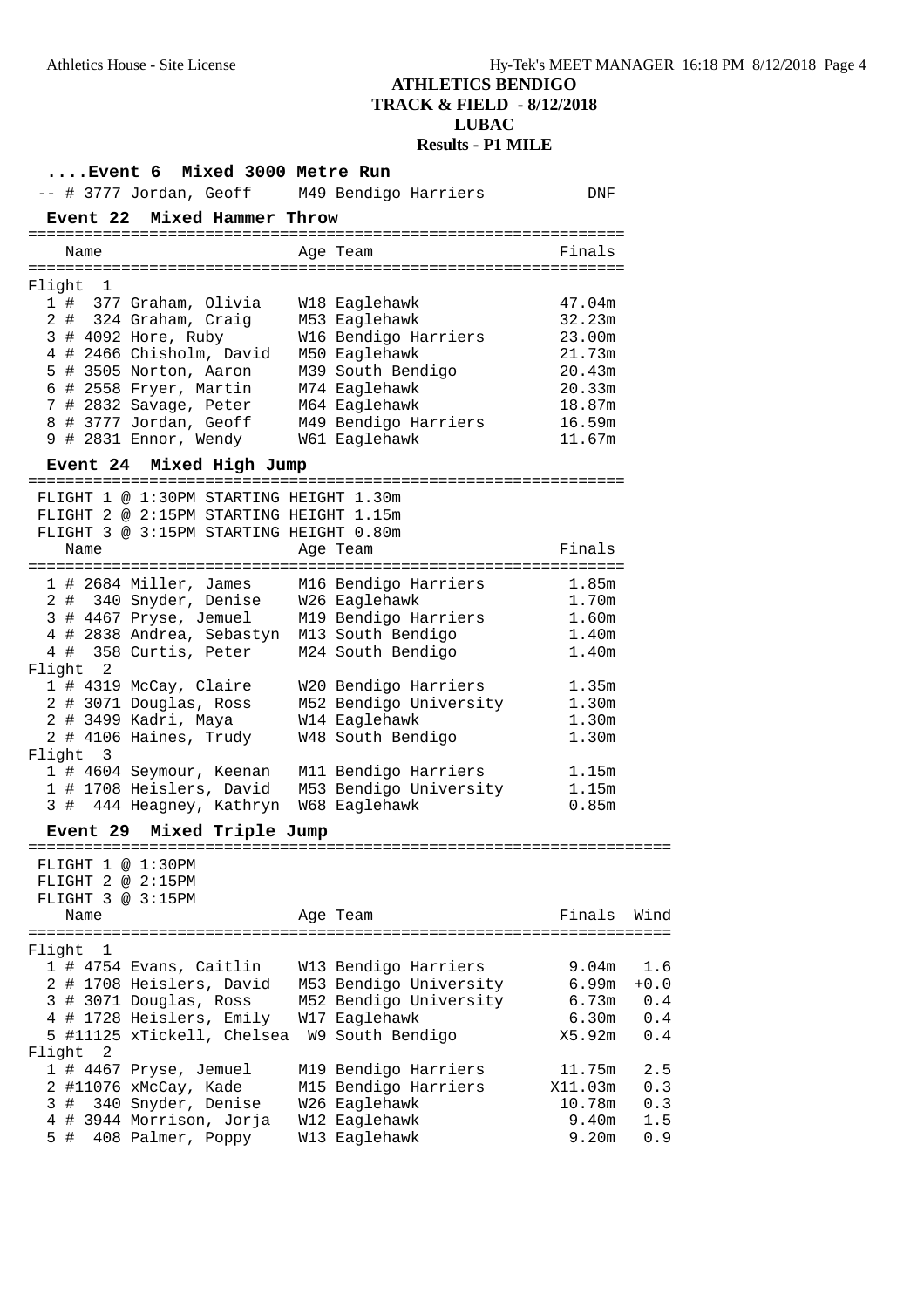## **....Event 29 Mixed Triple Jump**

|  |          | 6 # 4604 Seymour, Keenan                         | M11 Bendigo Harriers | 6.50m       | 0.3    |
|--|----------|--------------------------------------------------|----------------------|-------------|--------|
|  |          | -- # 2466 Chisholm, David                        | M50 Eaglehawk        | FOUL        |        |
|  | Flight 3 |                                                  |                      |             |        |
|  |          | 1 # 4319 McCay, Claire                           | W20 Bendigo Harriers | 9.65m       | $+0.0$ |
|  |          | 2 # 3499 Kadri, Maya                             | W14 Eaglehawk        | 9.05m       | $+0.0$ |
|  |          | 3 # 4755 Evans, Joshua                           | M13 Bendigo Harriers | 8.79m       | $+0.0$ |
|  |          | 4 # 3273 Guillou, Allie                          | W12 South Bendigo    | 8.44m       | 0.1    |
|  |          | $5$ # 4087 Brits, Nyah                           | W14 Bendigo Harriers | 8.39m       | $+0.0$ |
|  |          | 6 # 3272 Guillou, Belle                          | W12 South Bendigo    | 8.03m       | $+0.0$ |
|  |          | 7 # 415 Norton, Jayne                            | W43 South Bendigo    | 7.66m       | $+0.0$ |
|  |          | 8 # 438 Self, Joan                               | W61 South Bendigo    | 7.35m       | $+0.0$ |
|  |          | 9 # 2743 Langtree, Leah                          | W42 Eaglehawk        | $6.97m$ 0.5 |        |
|  |          | 10 # 3490 Norton, Jemma                          | W12 South Bendigo    | $6.52m$ 1.1 |        |
|  |          | 11 #11097 xNorton, Kai                           | M9 South Bendigo     | X6.09m      | $+0.0$ |
|  |          | 12 # 4668 Seymour, Destiney W14 Bendigo Harriers |                      | 5.69m       | $+0.0$ |
|  |          |                                                  |                      |             |        |

#### **Event 28 Mixed Shot Put**

================================================================

| FLIGHT 1 - CIRCLE<br>- 1 |  |                            |                                                 |  |                                                  |        |
|--------------------------|--|----------------------------|-------------------------------------------------|--|--------------------------------------------------|--------|
|                          |  |                            | FLIGHT 2 - CIRCLE 2                             |  |                                                  |        |
| Name                     |  |                            |                                                 |  | Age Team                                         | Finals |
|                          |  |                            | :================                               |  |                                                  |        |
| Flight                   |  | 1                          |                                                 |  |                                                  |        |
|                          |  |                            | 1 # 374 Cooper, Mackenzie M18 Bendigo Harriers  |  |                                                  | 11.57m |
|                          |  |                            | 2 # 2883 Bentley, James                         |  | M14 Eaglehawk                                    | 11.20m |
|                          |  |                            | 3 # 4088 Cooper, Bailey                         |  | M21 Bendigo Harriers                             | 9.86m  |
|                          |  |                            | 4 # 3669 Schreck, Liam                          |  | M19 Melbourne Uni                                | 9.78m  |
|                          |  |                            |                                                 |  | 5 # 366 Messerle, Anthony M24 Bendigo University | 9.64m  |
|                          |  |                            | 6 # 408 Palmer, Poppy                           |  | W13 Eaglehawk                                    | 9.54m  |
|                          |  |                            | 7 # 4329 Shaw, Neil                             |  | M45 Bendigo Harriers                             | 8.52m  |
|                          |  |                            | 8 # 4319 McCay, Claire                          |  | W20 Bendigo Harriers                             | 8.36m  |
|                          |  |                            | 9 # 415 Norton, Jayne                           |  | W43 South Bendigo                                | 8.29m  |
|                          |  |                            | 10 # 4106 Haines, Trudy                         |  | W48 South Bendigo                                | 7.44m  |
| Flight                   |  | $\overline{\phantom{0}}^2$ |                                                 |  |                                                  |        |
|                          |  |                            | 1 # 3498 Kadri, Christophe M49 Eaglehawk        |  |                                                  | 7.85m  |
|                          |  |                            | 2 # 4755 Evans, Joshua                          |  | M13 Bendigo Harriers                             | 7.51m  |
|                          |  |                            | 3 # 4522 Seymour, Belinda                       |  | W39 Bendigo Harriers                             | 6.91m  |
|                          |  |                            | 4 # 2835 Holmes, Gretel                         |  | W14 Bendigo Harriers                             | 6.90m  |
|                          |  |                            | 5 # 438 Self, Joan                              |  | W61 South Bendigo                                | 6.78m  |
|                          |  |                            | 6 # 3420 Robinson, Amanda                       |  | W39 Bendigo Harriers                             | 6.67m  |
|                          |  |                            | 7 # 3869 Phillips, Toni                         |  | W46 Eaglehawk                                    | 6.51m  |
|                          |  |                            | 8 # 4668 Seymour, Destiney W14 Bendigo Harriers |  |                                                  | 5.92m  |
|                          |  |                            | 9 #11097 xNorton, Kai M9 South Bendigo          |  |                                                  | X5.55m |
|                          |  |                            | 10 # 3490 Norton, Jemma W12 South Bendigo       |  |                                                  | 5.31m  |
|                          |  |                            | 11 #  425 Bryant, Barbara                       |  | W64 Eaglehawk                                    | 5.19m  |
|                          |  |                            | 12 # 4604 Seymour, Keenan                       |  | M11 Bendigo Harriers                             | 5.08m  |
|                          |  |                            | 13 # 444 Heagney, Kathryn W68 Eaglehawk         |  |                                                  | 5.06m  |
|                          |  |                            | 14 # 421 %Sullivan, Timoth M43 Eaglehawk        |  |                                                  | 4.87m  |
|                          |  | <b>Event 23</b>            | Mixed Discus Throw                              |  |                                                  |        |
|                          |  |                            |                                                 |  |                                                  |        |
|                          |  |                            | FLIGHT 1 @ 2:15PM                               |  |                                                  |        |
|                          |  |                            | FLIGHT 2 @ 3:15PM                               |  |                                                  |        |
|                          |  | Name                       |                                                 |  | Age Team                                         | Finals |
|                          |  |                            |                                                 |  |                                                  |        |
| Flight                   |  | $\mathbf{1}$               |                                                 |  |                                                  |        |
|                          |  |                            |                                                 |  | 1 # 366 Messerle, Anthony M24 Bendigo University | 35.34m |
|                          |  |                            | 2 # 3954 Schenker, Louis                        |  | M25 Bendigo Harriers                             | 27.71m |